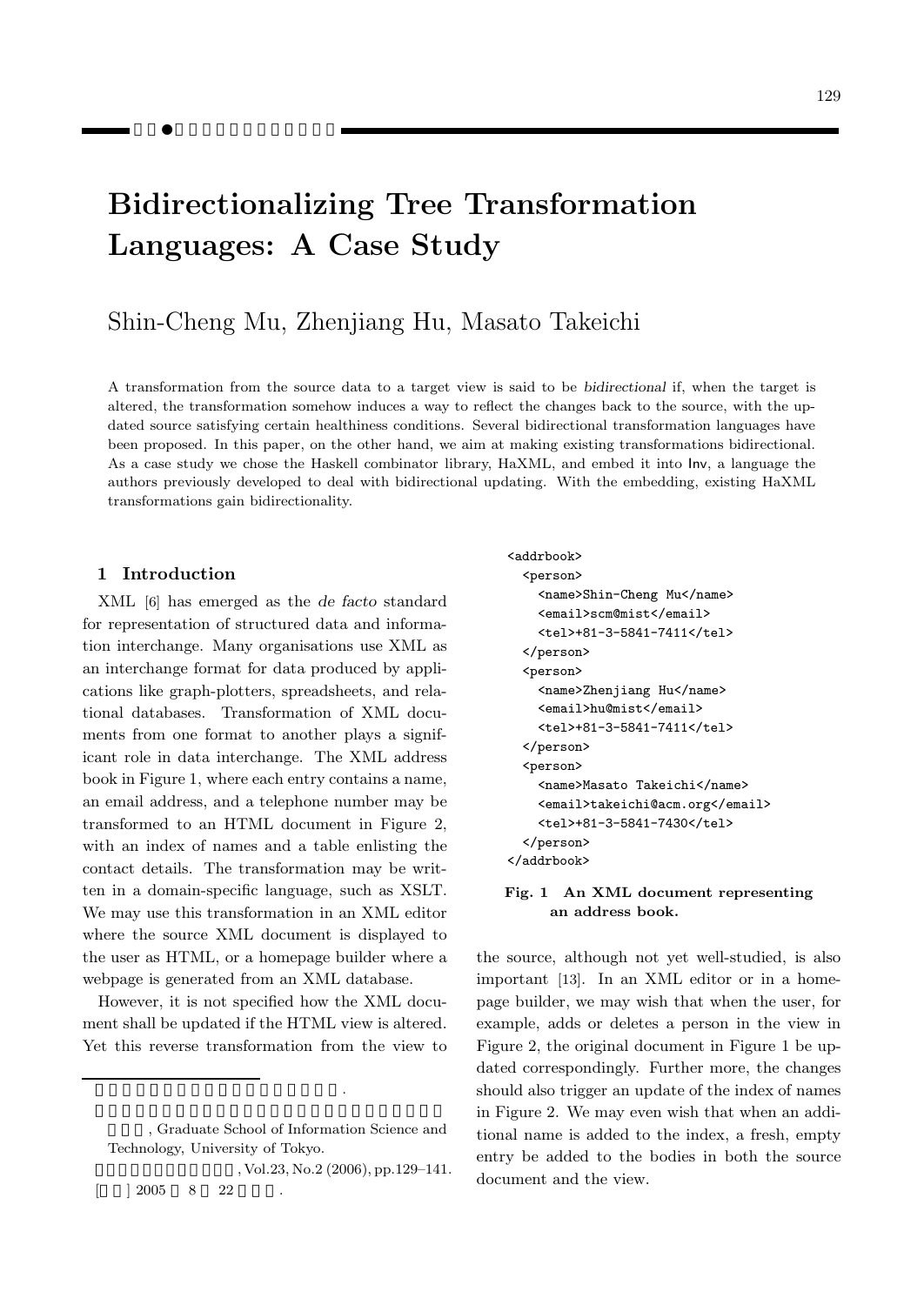<html> <body> <h1>IPL Address Book</h1> <ul><li>Shin-Cheng Mu</li> <li>Zhenjiang Hu</li> <li>Masato Takeichi</li>  $\langle$ /ul> <table> <tr><th>Name</th> <th>Email</th> <th>Tel</th></tr> <tr><td>Shin-Cheng Mu</td> <td>scm@mist</td> <td>+81-3-5841-7411</td></tr> <tr><td>Zhenjiang Hu</td> <td>hu@mist</td> <td>+81-3-5841-7411</td></tr> <tr><td>Masato Takeichi</td> <td>takeichi@acm.org</td> <td>+81-3-5841-7430</td></tr> </table> </body> </html>

#### **Fig. 2 A view of the address book in HTML.**

This so-called *bidirectional updating* problem (coined by, to the best of the authors' knowledge, [10]) is attracting lots of interests recently, as people identified various situations where one wants to transform some data structure into a different form and wishes that changes made to the new form be reflected back to the source data. One may want modification on the view to be reflected back to the original database, known as *view updating* in the database community  $[3][7][9][20][1]$ . One may want to synchronise bookmarks of several different web browsers [10], allowing bookmarks to be edited and reorganized and later combine changes. One may want to have a programmable editor [13] supporting interactive refinement in the development of structured documents, where one performs a sequence of editing operations on the document view, and the editor automatically derives an efficient and reliable source document and a transformation that produces the document view.

Several domain-specific languages [10][17][19][13] have been proposed to define bidirectional transformations. In the forward direction, these transformations map a *source* tree to a *view*; in the backward direction, they map a modified view, together with the original source, to a correspondingly modified source. One would like to know, however, whether legacy transforms written in existing languages, such as XSLT or CDuce [5], can be made bidirectional. As far as we are aware, there is little work on this.

As a case study, we show in this paper how to *bidirectionalise* an existing XML processing language, HaXML. HaXML [24] is a collection of utilities for parsing, filtering, transforming, and generating XML documents using Haskell. It provides, among other tools, a combinator library which can be seen as a domain-specific language embedded in the general-purpose functional language Haskell. For the rest of the paper when we talk about HaXML, we will be referring to its combinator library.

If we think of the forward transformation as a function from the source to the view, bidirectional updating, at the first glance, is the problem of looking for a suitable source among the inverse image of the given view. The situation is made a bit more difficult when the transformation involves duplication and structural constraints. If we delete a name in the index part in Figure 2, for example, the edited view is not in the range of the transform. Yet we still need to produce a reasonable updated source.

The language Inv was developed to study the bidirectional updating behaviour. In [18], Inv was designed to be a programming language defining injective functions only, due to the authors' belief that a study of bidirectional updating can be made more elegant if we first concentrate on injective functions. In [19], the language was given an extended semantics, where every Inv expression of type  $A \rightarrow B$  induces a binary relation between *A* and *B*, mapping the edited values in *A*, which might not be in the range of the injective function, to a reasonable choice of source in *B*. The sometimes biased choice can be inferred by algebraic rules.

The main work of this paper is to add another layer by developing an embedding of HaXML to Inv, such that existing HaXML transformations gains bidirectionality. The embedding of each HaXML construct is based on its forward semantics. When we switch to the extended semantics, however, we get a default backward transformation.

For the rest of the paper, we briefly review the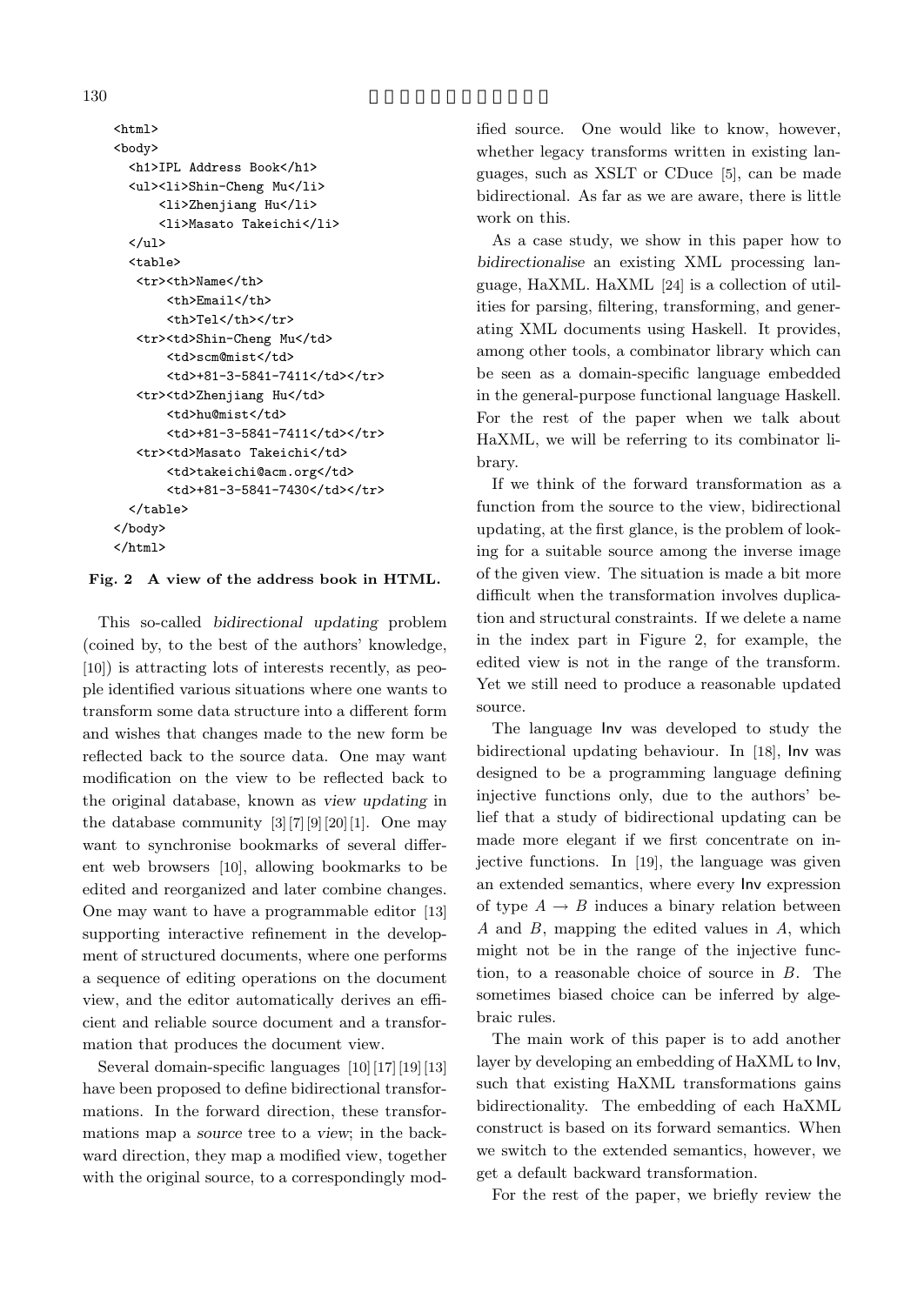core of HaXML in Section 2. Then, we highlight the bidirectional updating problem in Section 3. After explaining the basic concepts of bidirectionality and the language Inv in Section 4, we show that any transformation specified by HaXML can be embedded into a bidirectional transformation in Inv in Section 5. Related works are discussed in Section 6, and conclusions are made in Section 7. A prototype implementation of the HaXML embedding is now available on the authors' homepage.

## **2 Tree Documents and Tree Transformations**

In this section we will briefly review the core of the combinator library of HaXML. For presentation of this paper, we will use a representation of XML simpler than that used by HaXML. We define a range of values as below:

 $V := String |V| (V, V) | T$  $T \ ::= \ \langle String \rangle [T] |$  **L** *String*  $[a] ::= [] | a : [a]$ 

In this paper, the string is the only atomic type. We use typewriter font to denote a string literal. We can construct pairs  $(V, V)$ , lists [a] (where the variable *a* can be substituted for other types), and trees. A tree is either a leaf, or a node with a label and a list of subtrees<sup>†1</sup>. When it is clear from the context we omit the L constructor to save space. An XML tree is represented by *T*. This rather simplified view omits some features, such as attributes, that are trivial to add, and some features such as IDRefs, which will be our future work. The values will be extended in Section 4 to record user editing. Figure 3 rewrites Figure 1 in this representation.

#### **2. 1 Tree Transformations**

Combinators in HaXML are called *filters*. They have type  $T \to [T]$ , taking a tree and returning a possibly empty sequence of tree.

#### **Basic Filters**

A set of basic filters in HaXML is given in Figure 4. The simplest filters are none and keep; none fails on any input (returning an empty list), and keep

```
addrbook = \langle addrbook\rangle[\langle person \rangle[\langle Name \rangle[\text{Shin-Cheng Mu}],\langleemail\rangle[scm@mist],
                       \langletel\rangle[+81-3-5841-7411]],
     \langle \texttt{person} \rangle [\langle \texttt{name} \rangle [\texttt{Zhenjiang Hu}],\langleemail\rangle[hu@mist],
                       \langletel\rangle[+81-3-5841-7411]],
     \langle \texttt{person} \rangle [\langle \texttt{name} \rangle [\texttt{Masato Takeichi}],\langle \texttt{email}\rangle[takeichi@acm.org],
                       \langletel\rangle[+81-3-5841-7411]]
   ]
```
#### **Fig. 3 An example of simplified representation of tree documents.**

| Predicates:      |                                    |                                |
|------------------|------------------------------------|--------------------------------|
|                  | none :: $Filter$                   | $\{ \text{ zero } \}$          |
|                  | keep : Filter                      | $\{$ identity $\}$             |
|                  | elm :: Filter                      | $\{$ tagged element? $\}$      |
|                  | txt :: Filter                      | $\{$ plain text? $\}$          |
|                  | tag :: $String \rightarrow Filter$ | $\{$ named root $\}$           |
| $\rm Selection:$ |                                    |                                |
|                  | children :: Filter                 | $\{$ children of the root $\}$ |

| Construction: |                                                     |
|---------------|-----------------------------------------------------|
| literal       | $:: String \rightarrow Filter$                      |
|               | $\{$ build plain text $\}$                          |
| mkElem        | $:: String \rightarrow [Filter] \rightarrow Filter$ |
|               | $\{$ build a tree using filters $\}$                |
|               | replace Tag :: $String \rightarrow Filter$          |
|               | { replace root's tag }                              |
|               |                                                     |

**Fig. 4 Basic filters.**

takes any tree and returns just that tree.

The filter elm returns just this item if it is not a leaf, otherwise it fails. Conversely, txt returns this item only if the item is a leaf. The filter tag *t* returns the input only if it is a tree whose root has the tag name *t*. The filter literal *s* always returns a leaf labelled *s*, while replaceTag *s* changes the label *s* if the input is a node, and returns empty list otherwise. The filters so far return either a singleton list or an empty list. In this paper we will call such filters *singleton* filters. Other filters do not have constraints on the length of the output. The filter children returns the immediate children of the tree, if any.

#### **Filter Combinators**

Figure 5 lists all combinators to compose filters out of simpler ones. The sequential composition  $f \hat{\cdot} g$  applies *f* to the input, before applying *q* to

<sup>†</sup>1 This notation for trees is borrowed from CDuce [5]. However, unlike CDuce, we keep commas as delimiters in lists.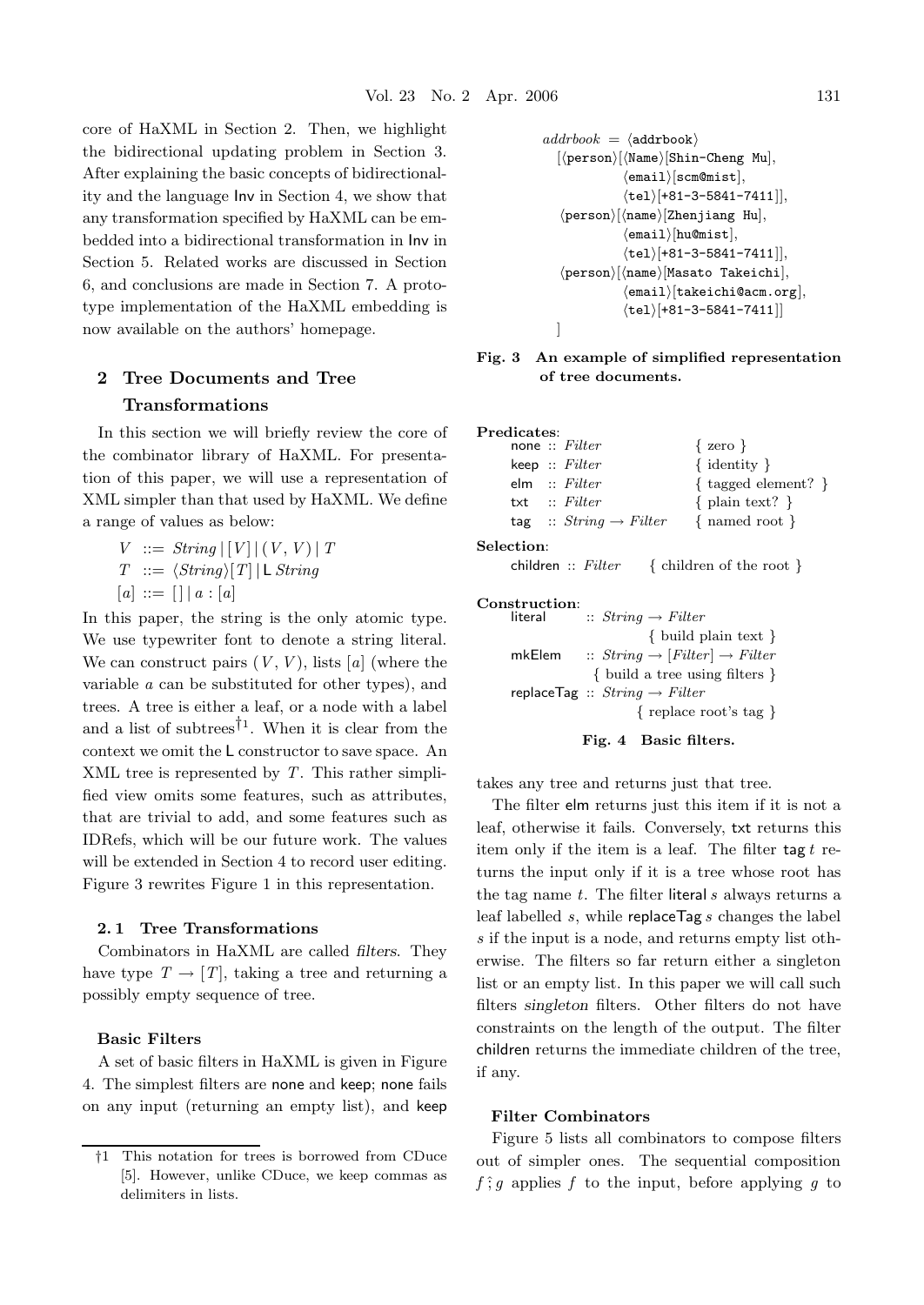```
(\hat{\cdot}) :: Filter \rightarrow Filter \rightarrow Filter
(|||) \qquad :: \nFitter \rightarrow Filter \rightarrow Filtercat :: [Filter] \rightarrow Filterwith : : Filter \rightarrow Filter \rightarrow Filterwithout :: Filter \rightarrow Filter \rightarrow Filter
et :: Filter \rightarrow Filter \rightarrow Filter
 \langle ? \rangle :: Filter \rightarrow Filter \rightarrow Filter
chip :: Filter \rightarrow Filter
```
#### **Fig. 5 Basic filter combinators.**

each of the output and concatenating the results. For example, tag title ; children ; txt returns all the plain-text children immediately enclosed by the input, provided that the input is labelled  $\text{title}^{\dagger 2}$ .

The combinator *f* ||| *g* concatenates the results of filters *f* and *g*, while cat*fs* is its generalisation to a list of filters. The combinator *f* with *g* acts as a guard on the results of *f* , keeping only those that are productive (yielding non-empty results) under *g*. Its dual, *f* without *g*, excludes those results of *f* that are productive under *g*. The filter *f* et *g* applies  $f$  to the input if it is a leaf tree, and applies *g* otherwise. The expression  $p?\uparrow f$  : g represents conditional branches; if the (predicate) filter *p* is productive given the input, the filter *f* is applied to the input, otherwise  $g$  is applied. The filter chip  $f$ applies *f* to the immediate children of the input. The results are concatenated as new children of the root.

The filter mkElem *t fs* builds a tree with the root label *t*; the argument *fs* is a list of filters, each of which is applied to the current item. The results are concatenated and become the children of the created element.

#### **Derived Combinators**

A number of useful tree transformations can be defined as HaXML filters. For instance, we may define the following two path selection combinators  $\langle \rangle$  and  $\langle \rangle$ .

 $f \, / \rangle \, g = f \, ;$  children $; g$  $f\ \langle\ \rangle\ g\ =\ f\ \textsf{with}\ (\textsf{children}\ \hat;\ g)$ 

Both of them apply *f* to the input and prune away those subtrees of the result that does not make *g* productive (i.e.,  $g$  does not fail);  $\langle \rangle$  can be seen as

```
html
   [body
      [h1 [ literal IPL Address Book ],
        ul [(keep /) tag person /) tag name) \hat{;} replaceTag 1i],
       table
           [tr [thLit Name, thLit Email, thLit Tel],
            (\textsf{keep}\, \texttt{/} \rangle tag person) \hat{\texttt{}}; mkRow \texttt{]}]
  where
   mkRow = tr [(tag person /tag name); replaceTag td,
                      (\mathop{\sf tag}\nolimits_{\sf person}/\rangletag email)\hat{\,}replace\mathop{\sf Tag}\nolimits_{\sf td},(\mathsf{tag~person}/\mathsf{tag~tel})\, \hat{} replace\mathsf{Tag~td}]html = mkElem.htmlbody = mkElem bodyh1 = mkElem h1ul = mkElem u1\mathsf{li} = \mathsf{mk}\mathsf{Elem}\mathsf{li}table = mkElem table
tr = mkElem trthLit s = mkElem th [literal s]
td = mkElem td
```
#### **Fig. 6 A transformation in HaXML.**

selecting a subtree given a path.

As our major example, the transformation in Figure 6 maps the XML address book in Figure 1 to the HTML document in Figure 2.

# **3 The Bidirectional Updating Problem**

Consider the filter

 $f = m$ kElem m [children  $\hat{f}$  tag a, children]

upon receiving a source document  $\langle \mathbf{r} \rangle [\langle \mathbf{a} \rangle], \langle \mathbf{b} \rangle$ []], producing the view  $\langle \mathbf{m} \rangle [\langle \mathbf{a} \rangle], \langle \mathbf{a} \rangle], \langle \mathbf{b} \rangle$ []]. The first child,  $\langle a \rangle$ [], results from children; tag a, while the rest result from children.

It is conventional to call the source-to-view transform Get, and the view-to-source transform Put. Now assume the view is changed to  $\langle m \rangle [\langle a \rangle [\cdot], \langle a \rangle [\cdot], \langle b \rangle$  []. The altered view is not in the range of the function defined by *f* anymore. However, the system shall somehow know that the  $\langle a \rangle$ [] and  $\langle a \rangle$ [c] came from the same subtree in the source, and Put it to the updated source  $\langle \mathbf{r} \rangle [\langle \mathbf{a} \rangle [\mathbf{c}], \langle \mathbf{b} \rangle$ . If we perform Get again, we get a new view  $\langle \mathbf{n} \rangle [\langle \mathbf{a} \rangle [\mathbf{c}], \langle \mathbf{a} \rangle [\mathbf{c}], \langle \mathbf{b} \rangle]]$ , which is now in the range of  $f$ . The source and the view are thus synchronised.

In general, the edited view may not be in the range of the transform. We may want to, in rea-

<sup>†</sup>2 In [24], composition is actually written backwards, as in  $q \circ f$ . In this paper we use forward composition to be consistent with the syntactical choice we made in Inv.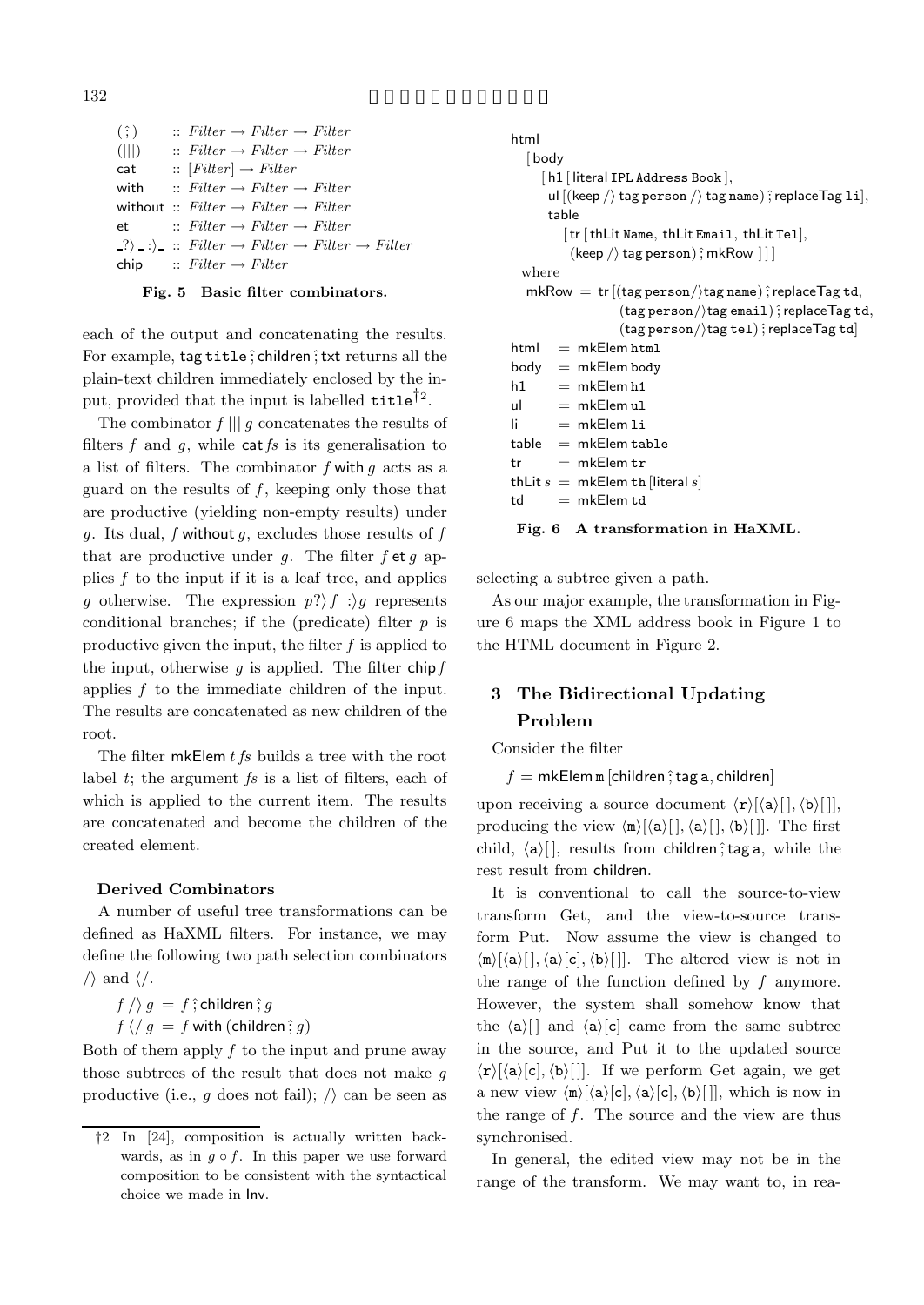sonable cases, have it be Put to some source. It may be the case that the editing shall not be allowed and the edited view is not mapped to any source. Or there may be more than one possible source, and the system has to make a choice.

That raises the question: what is a legal source? A more ambitious formulation of bidirectional updating may, for example, attempt to choose a source based on some external criteria (for example the *minimal change* principle in [17]). At present, however, we enforce only a conservative constraint, one that making sure that we do not need repeated Get and Put. For every transformation *x*, we assume the existence of two functions:  $qet_x$  ::  $S \rightarrow V$ defines the transformation from the source *S* to the view *V*, while  $put_x$ :  $(S \times V) \rightarrow S$  takes the original source and an edited view, and returns an updated source.

**Definition 1 (Bidirectionality)**A pair of functions  $qet_x :: S \rightarrow V$  and  $put_x :: (S \times V) \rightarrow S$ is called *bidirectional* if they satisfy the following two properties.

Get-Put-Get:  $get_x$   $(put_x s v) = v$  for  $v = get_x s$ Put-Get-Put:  $put_x s'(get_x s') = s'$  for  $s' = put_x s v$ 

The Get-Put-Get property says that updating *s* with *v* and taking its view, we get *v* again, provided that *v* was indeed resulted from *s* — for general *v* this property may not hold. The Put-Get-Put property says that if *s'* is a recently updated source, mapping it to its view and immediately performing the backward update does not change its value. This property only needs to hold for those *<sup>s</sup>* in the range of *putx* . The two properties together ensures that when the user alters the view, we need to perform only one *put* followed by one *get*. No further updating is necessary. In Section 5. 4 we will show that our HaXML embedding is indeed bidirectional.

**Remark:** The following Get-Put and Put-Get properties are required in [17][10] to hold for arbitrary *v* and *s* :

Get-Put:  $put_x s (get_x s) = s$  for any source *s* 

Put-Get:  $get_x$  ( $put_x s v$ ) = *v* for any view *v* 

For our application, the Put-Get property does not hold for general *v*, as seen in the example above. The Get-Put property (which actually holds for our

embedding if we restrict *s* to *untagged* values) implies our Put-Get-Put property, but we specify only the weaker constraint in the definition of bidirectionality. (**End of remark**)

#### **4 The Language** Inv

In this section we give a brief introduction to Inv. The reader is referred to [19] for a more complete account.

#### **4. 1 The Language** Inv

Shown in Figure 7 is a subset of Inv we need for this article. By  $Inv<sub>V</sub>$  we denote the union of  $Inv$  expressions with the set of variable names. We denote by  $\llbracket \cdot \rrbracket$  the semantics function. The full semantics of Inv is discussed in [19]. For the purpose of this paper, it suffices to think of each construct as defining a relation which, when its domain and range are restricted to the types defined in Section 2, reduces to an injective partial function. When the input is a *tagged* value, to be defined in Section 4. 2, the relation maps the input to an updated result induced

 $Inv ::= Inv^\vee | nil | cons | node | isStr | neg$ | δ | *dupNil* | *dupStr String* | Inv; Inv | *id* | Inv ∪ Inv | Inv × Inv | *assocr* | *assocl* | *swap*  $\mu(V: \text{Inv}_V)$ 

$$
[nil] \begin{array}{ll}\n [nil] \begin{array}{ll}\n [0,0] \end{array}\n & = & [ \end{array} \begin{array}{ll}\n [cons] \begin{array}{ll}\n (a, x) = a : x \\
 [node] \end{array}\n & = & [a \end{array}\n \begin{array}{ll}\n [id] \begin{array}{ll}\n a & = a \\
 [p^2] \end{array}\n & = & a \text{ if } p \text{ a} \\
 [downNil] \begin{array}{ll}\n a & = & (a, [\end{array}]\n \end{array}\n \begin{array}{ll}\n [downNil] \begin{array}{ll}\n a = (a, s) \\
 [f, g] \end{array}\n & = & [g] \begin{array}{ll}\n [f] \end{array}\n & = & [g] \begin{array}{ll}\n [f] \end{array}\n & = & [g] \end{array}\n \end{array}\n \begin{array}{ll}\n [if, g] \end{array}\n & = & [g] \begin{array}{ll}\n [g] \end{array}\n & = & [g] \begin{array}{ll}\n [g] \end{array}\n & = & [g] \end{array}\n \begin{array}{ll}\n [g] \end{array}\n & = & [g] \begin{array}{ll}\n [g] \end{array}\n & = & [g] \begin{array}{ll}\n [h, g] \end{array}\n & = & [h] \begin{array}{ll}\n [h, g] \end{array}\n & = & [h] \begin{array}{ll}\n [h, g] \end{array}\n & = & [h] \begin{array}{ll}\n [h, g] \end{array}\n & = & [h] \begin{array}{ll}\n [g] \end{array}\n & = & [h] \end{array}\n & = & [h] \begin{array}{ll}\n [g] \end{array}\n & = & [h] \end{array}\n & = & [h] \end{array}\n \begin{array}{ll}\n [h, g] \end{array}\n & = & [h] \end{array}\n \begin{array}{ll}\n [h, g] \end{array}\n & = & [h] \end{array}\n \begin{array}{ll}\n [h, g] \end{array}\n & = & [h] \end{array}\n \begin{array}{ll}\n [h, g] \end{array}\n & = & [h] \end{array}\n \begin{array}{ll}\n [h, g] \end{array}\n & = & [h] \end{array}\n \begin{array}{ll}\n [h, g] \end{array}\n & = & [h] \
$$

**Fig. 7 The language** Inv **and its semantics when restricted to values without editing tags.**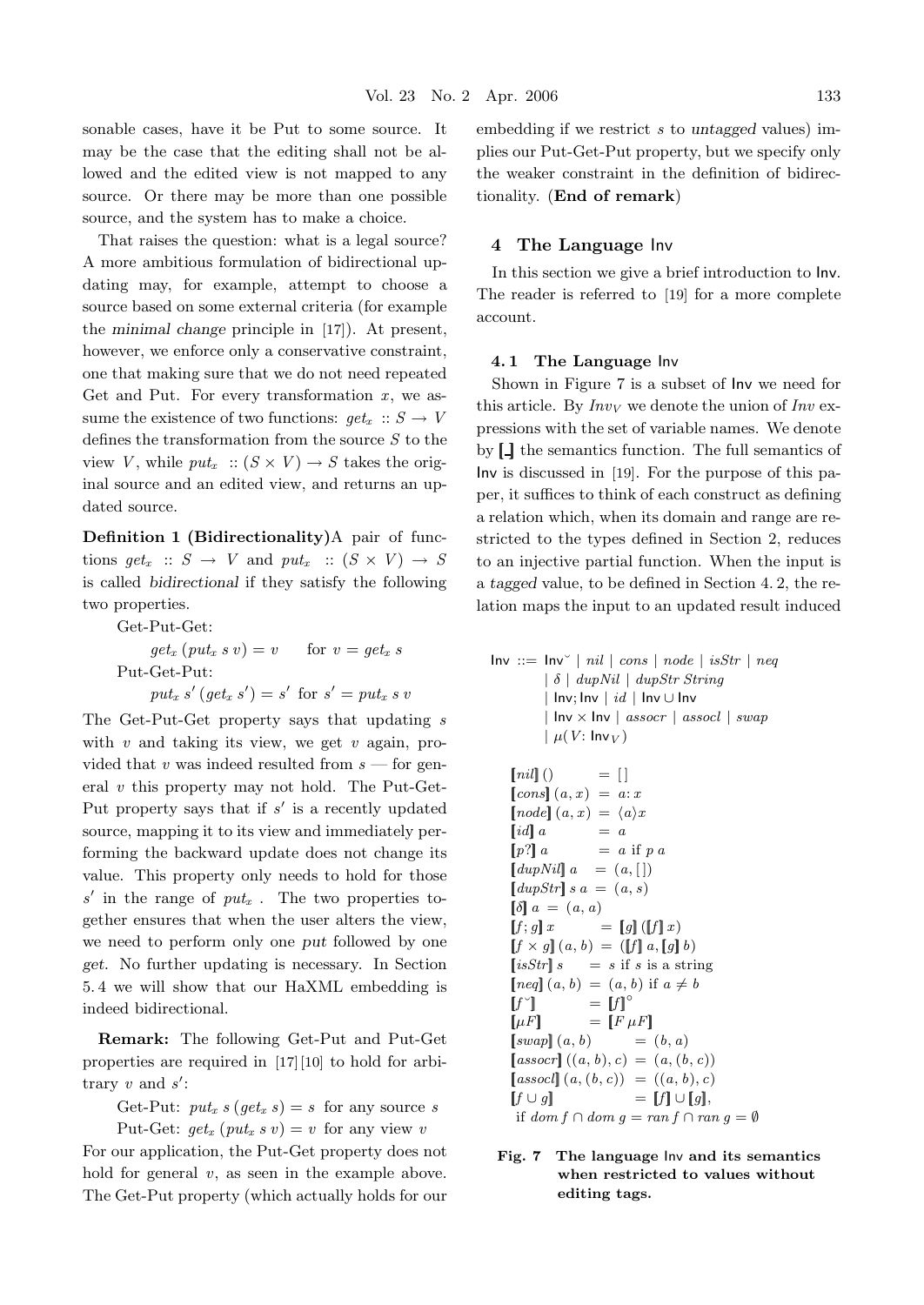by the algebraic rules in [19].

The language Inv is a point-free language in the "squiggle" style, with constructors for datatypes (*nil* and *cons*, and *node*, where the domain of *nil* is restricted to unit type), identity function *id*, composition (;), product  $(f \times g)$ , and union  $(f \cup g)$ , with *f* and *g* having disjoint domains and ranges). One can also produce an empty list or a string using *dupNil* or *dupStr*. Note that  $(f; g \times h)$  should be bracketed as  $((f; g) \times h)$ . The functions *swap*, *assocl* and *assocr* distributes the components of the input pair. We also define:

 $subr = assocl; (swap \times id); assocr$  $trans = assoc$ ;  $(id \times subr)$ ; *assocl* 

In the injective semantics  $[subr](a,(b,c)) =$  $(b, (a, c))$  and  $[trans]$   $((a, b), (c, d)) = ((a, c), (b, d)).$ 

The *converse* of a relation *R* is defined by

 $(b, a) \in R^\circ \equiv (a, b) \in R$ 

$$
= (a, b) \in R
$$

In the injective semantics, the *reverse* operator  $( )^{\circ}$ corresponds to converses of relations. The reverse of *cons*, for example, decomposes a non-empty list into its head and tail. The reverse operator distributes into composite constructs by the following rules, all implied by the semantics definition  $[f \check{\;} ] = [f]^\circ$ :

$$
[(f; g)^{\check{}}] = [g^{\check{}}]; [f^{\check{}}]
$$
  
\n
$$
[(f \times g)^{\check{}}] = [(f^{\check{}} \times g^{\check{}})]
$$
  
\n
$$
[(f \cup g)^{\check{}}] = [f^{\check{}}] \cup [g^{\check{}}]
$$
  
\n
$$
[f^{\check{}}\check{ }) = [f]
$$
  
\n
$$
[(\mu F)^{\check{}}] = [\mu(X:(FX^{\check{}})^{\check{}})]
$$

The  $\delta$  operator is worth our attention. It generates a copy of its argument. We restrict the use of  $\delta$  to atomic values only. Its reverse is a partial function accepting only pairs of identical elements. Therefore, the inverse of duplication is equality test.

A number of list processing functions can be defined using the fixed-point operator, such as:

$$
foldr f g = \mu(X: nil^{\sim}; g \cup cons^{\sim}; (id \times X); f)
$$
  
\n
$$
map f = foldr ((f \times id); cons) nil
$$
  
\n
$$
unzip = \mu(X: nil^{\sim}; \delta; (nil \times nil) \cup
$$
  
\n
$$
cons^{\sim}; (id \times X); trans;
$$
  
\n
$$
(cons \times cons))
$$

In Inv there is no higher-order functions. However, *foldr* and *map* can be seen as macros.

With *unzip* we can define a generic duplication operator. Let *dupa* be a type-indexed collection of functions, each having type  $a \rightarrow (a \times a)$ :

$$
dup_{string} = \delta
$$
  
\n
$$
dup_{(a \times b)} = (dup_a \times dup_b); trans
$$
  
\n
$$
dup_{[a]} = map \, dup_a; unzip
$$
  
\n
$$
dup_{Tree} = \mu(X : node);
$$
  
\n
$$
(dup_{String} \times map X; unzip);
$$
  
\n
$$
trans; (node \times node))
$$

Note that to duplicate a list we shall duplicate each element and unzip the resulting list of pairs. In the discussion later we will omit the type subscript.

Concatenating two lists  $x + y$  is not injective. Nor is the standard function *concat*  $::$   $[[A]] \rightarrow [A]$ flattening a list of lists. However, the function  $c^{\text{idx}}(x, y) = (x, x + y)$  is injective:

$$
catx = \mu(X : swap; dupNil'; dupNil; swap \cup (cons^{\sim} \times id); assoc;
$$

$$
(dup \times X); trans; (cons \times cons))
$$

With *catx* we can define the following injective variant of *concat*:

$$
concatx = foldr cx (nil; dup)
$$
  
where  $cx = subr$ ;  $(id \times catx)$ ;  
assoc;  $(swap; cons \times id)$ 

which is informally specified by *concatx*  $[x, y, \ldots, z]$  $=(x, y, \ldots z), x+y+\ldots+z)$ . This function turns out to be crucial in our HaXML embedding.

## **4. 2 Duplication, Alignment, and Concatenation**

One of the motivation behind the development of Inv was to study the handling of duplication and structural alignment. To do so we have to extend the domain of values we deal with:

$$
V ::= A | V^+ | V^-| [V] | (V, V) | T
$$
  
\n
$$
T ::= \langle A \rangle [T] | L A
$$
  
\n
$$
[a] ::= [] | a : [a]
$$
  
\n
$$
A ::= String | *String | T
$$

The *editing tags*  $($ )<sup>+</sup>,  $($ )<sup>-</sup>,  $($ <sup>{</sup><sub>-</sub>), and  $\top$  records the action performed by the user. When the user changes the value of a string the editor marks it with the  $\ast$ (\_) tag. The (\_)<sup>+</sup> tag indicates that the tagged element is newly inserted by the user. When the user deletes an element it is wrapped by a  $($ )<sup>-</sup>, keeping note that it ought to be deleted but we temporary leave it there for further processing. The symbol  $\top$  denotes an unconstrained value, to be further refined<sup>†3</sup>. Values containing any of the tags

 $\uparrow$ 3 In the semantics in [19], there is no  $\top$ . Instead, a relation may non-deterministically map the input to many outputs, and refined when composed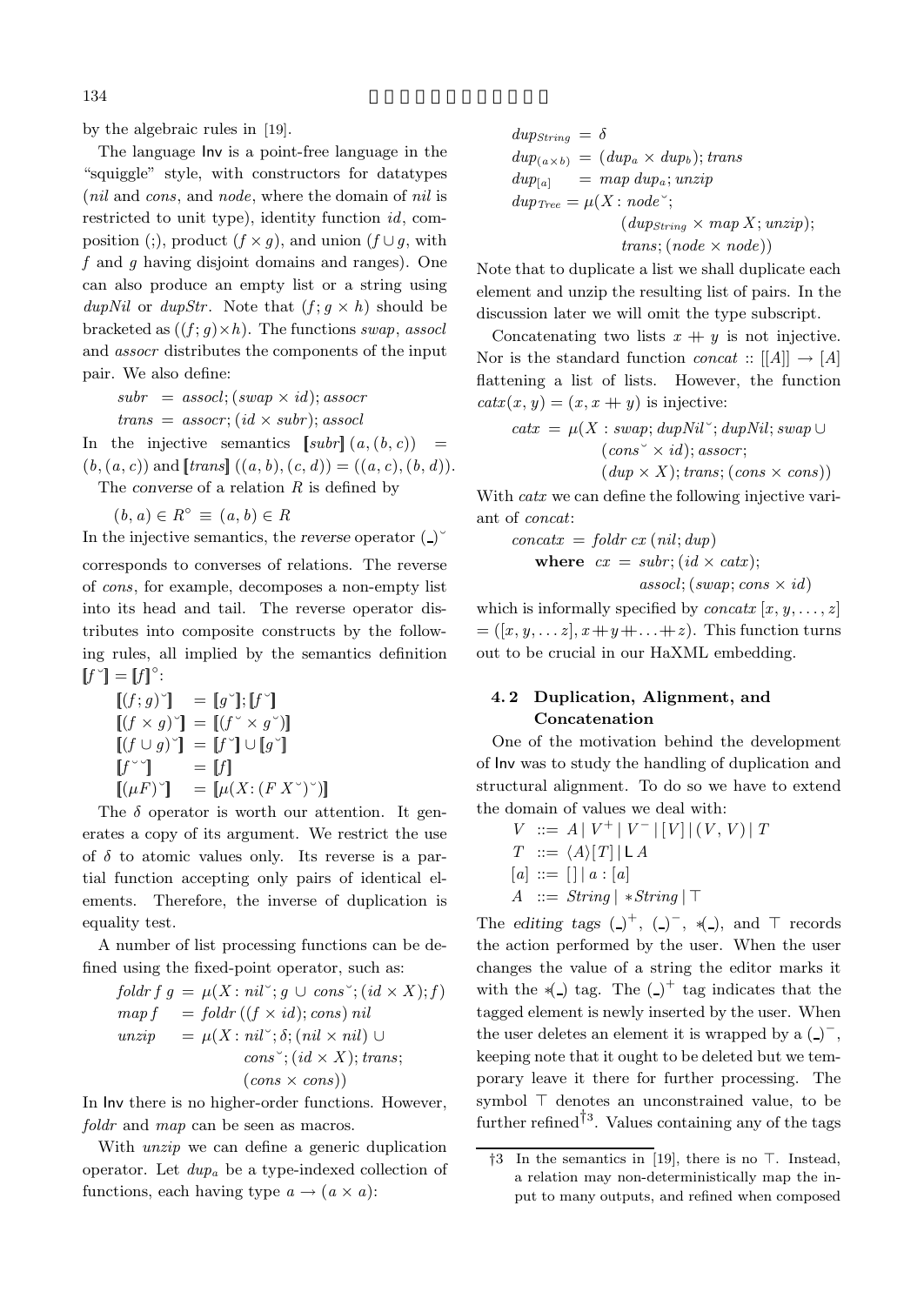are called *tagged*, otherwise *untagged*. The injective semantics of Inv deals with untagged values only. In this section, we will informally talk about how Inv programs behave, in the extended semantics, given tagged input. A more formal account is given in [19].

As described in the previous section,  $\delta^{\sim}$  is a partial function performing equality test. In the extended semantics, we generalise  $\delta$  such that it recognises the tag:

| $\llbracket \delta^\sim \rrbracket$ $(*n, *n) = *n$  | $\llbracket \delta^\smallsmile \rrbracket (n,n) = n$ |
|------------------------------------------------------|------------------------------------------------------|
| $\llbracket \delta^{\vee} \rrbracket (m, m) = m$     | $\left[\delta^{\circ}\right](n,\top) = n$            |
| $\llbracket \delta^{\vee} \rrbracket$ $(*n, m) = *n$ | $\llbracket \delta^\circ \rrbracket(\top, n) = n$    |

When the two values are not the same but one of them was edited by the user, the edited one gets precedence.

To unify structural data, we have to synchronise their shapes as well. Let  $zip = unzip$ <sup>o</sup>. This partial function of type  $([A] \times [B]) \rightarrow [(A \times B)]$  zips together two lists only if they have the same length. In an editor, however, the user may add or delete elements in one of the list. The edited lists may not have the same lengths, and we have to somehow zip them and still align the paired elements together.

One of the main achievement of [19] is that, using the same definition of *unzip* above with a small amount of annotations, *zip* in the extended semantics knows how to zip together two lists when they contain inserted or deleted elements. For example,  $unzip$   $[(1, a), (2, b), (3, c)]$ yields  $([1, 2, 3], [a, b, c])$ . If we label one element with a delete tag,  $zip([1, 2^-, 3], [a, b, c])$  yields  $[(1, \mathsf{a}), (2, \mathsf{b})^-, (3, \mathsf{c})]$  — the corresponding element is marked for deletion as well. If we insert an element, say  $([1, 2, 3], [a, b, d^+, c])$ , zipping them together yields  $[(1, a), (2, b), (\top, d)^+, (3, c)]$ . An unconstrained value is invented and paired with the newly inserted d, and might later be further constrained by  $\delta$  or other structural constraints.

Recall that  $dup_{[a]} = map \, dup_a; \, unzip.$  The use of *unzip* synchronises the shape of the two lists in the backward updating. Similarly with *dupTree* where we use *unzip* to synchronise the list of subtrees.

The reverse of *concatx* maps  $([x_1, x_2, \ldots, x_n], x)$ to  $[x_1, x_2,..., x_n]$  if  $x_1 + x_2 ... + x_n = x$ . Rather than simply returning the first component of the

```
concatw \mid \qquad = ( [ \, ], [ \, ] )concatw([[:xs) = (([:) \times id)(concatw xs))concatw([a]:xs) = (([a]:) \times (a:)) (concatw xs)concatw((a:b:x): xs) =((\lambda((b:x):xs) \rightarrow (a:b:x):xs) \times (a))(concatw ((b:x):xs))
concatw = \mu(X)nil˘; nil; dup ∪
 cons˘; (
  swap; dupNil^{\sim}; X; (dupNil; swap; cons \times id)∪
  (wrap^{\sim} \times id); (dup; (wrap \times id) \times X);trans; (cons × cons) ∪
  (cons \times id); assocr;
     (dup \times cons; X; (cons \times id));trans; (assocl; swap × id); assocr;
     (id \times (cons \times cons)); assocl;
     (swap; cons \times id))wrap = dupNil; cons
```


pair, every element in *x* is checked against elements in  $x_1, x_2, \ldots, x_n$ . There are a number of ways to partition a list *x* into segments, but, in the injective semantics, only one of them is consistent with the original input. In the extended semantics, however, we have to make a biased choice when new items are inserted to the list. According to the semantics in [19], this particular definition of *concatx* tend to glue the new element at the edge of lists to the back. For example,  $([[1, 2], [3, 4]], [1, 2, 5^+, 3, 4])$  is mapped to  $[[1, 2], [5^+, 3, 4]].$ 

In some occasions, however we need to make the new element a stand alone singleton list. The Haskell function *concatw* in Figure 8 deals with singleton list separately. Its Inv translation coincides with *concatx* in the injective semantics. In the extended semantics, *concatw*˘ breaks the list after newly inserted elements. For example,  $([1, 2], [3, 4], [1, 2, 5^+, 3, 4])$  is mapped to  $[[1, 2], [5]^+, [3, 4]].$  The behaviour of *concatx* and *concatw* are not arbitrary, but as results of algebraic rules in [19]. We need both functions in the embedding.

#### **5 Bidirectionalisation Embedding**

We are now ready to show how HaXML filters can be embedded into Inv. We call the source documents *S* and that of views *V* . The trick is that every HaXML construct is embedded as an Inv expression denoting, in the injective semantics, a function

with other relations. However,  $\top$  was indeed used in the implementation.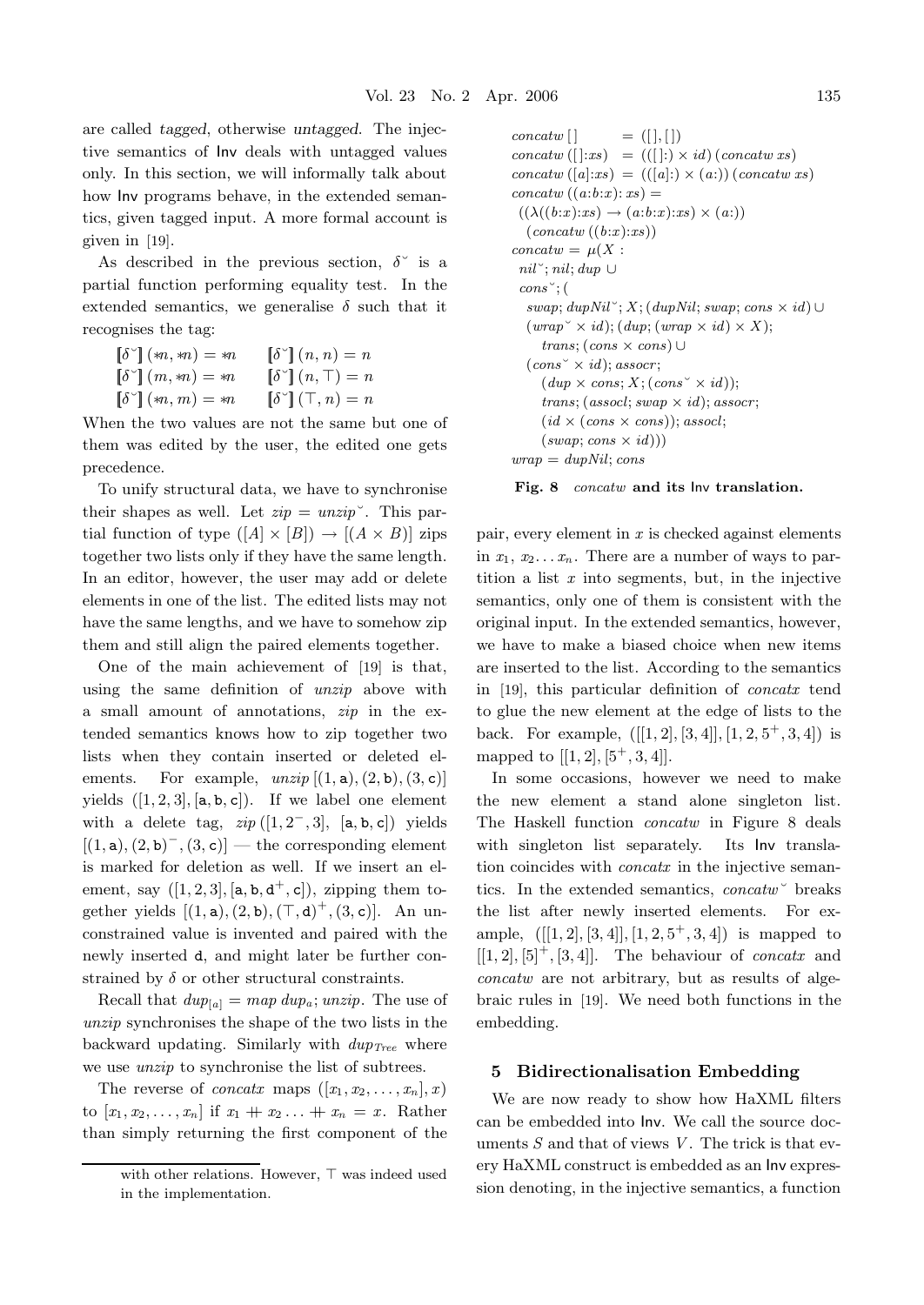$S \to (S \times [V])$  that takes a source and produces a pair consisting of a copy of the given source together with the view.

The function is apparently injective because the source is kept in the output. Its inverse, of type  $(S \times [V]) \rightarrow S$ , maps the original source and its corresponding views back to the source. In the extended semantics, when given the original source and an *edited* view, the Inv expression produces an updated source consistent with the transform.

#### **5. 1 Embedding Basic Filters**

The embedding from HaXML constructs to Inv is denoted by  $\lceil \cdot \rceil$ . The filter none always pair the input with an empty list. It is therefore simply embedded as *dupNil*. The filter keep, on the other hand, always produces a singleton list of the input:

 $[none] = dupNil$ 

 $\lceil \text{keep} \rceil = \text{dup}$ ;  $(\text{id} \times \text{wrap})$ 

where  $wrap = dupNil$ ; *cons*, wrapping an item into a singleton list. Other "singleton" filters are defined similarly:

$$
\begin{aligned} \n[\mathsf{elm}] &= isNode; \, \text{dup}; (\text{id} \times \text{wrap}) \cup \\ \n \text{isStr}; \, \text{dupNil} \\ \n[\mathsf{txt}] &= \text{isNode}; \, \text{dupNil} \cup \\ \n \text{isStr}; \, \text{dup}; (\text{id} \times \text{wrap}) \n\end{aligned}
$$

where  $isNode = node$ <sup> $\check{ }$ </sup>;  $node$ .

The filter tag is slightly more complicated because we need to check the value of the tag:

 $\lceil \text{tag } s \rceil = node$  ;  $(sEq \ s \times id); node; \text{dup};$ 

$$
(id \times wrap) \cup
$$
  

$$
node^{\sim}; (sNEq \ s \times id); node; dupNil \cup
$$
  

$$
isStr; dupNil
$$

where *sEq s* and *sNEq s* check whether the given string equals or not equals *s*. They are defined by:  $sEq s = dupStr s; \delta^{\sim}$ 

$$
sNEq \, s \, = \, dupStr \, s; \, neq; (dupStr \, s)
$$

The filter children uses *dup* to copy the list of children, after decomposing the input using *node*˘. The input is reconstructed using *node* again.

$$
\begin{aligned} \text{[children]} &= node\text{''}; (id \times dup); associated; \\ (node \times id) \cup \\ isStr; dupNil \end{aligned}
$$

We will defer the discussion about another important filter mkElem to the next section, after we talk about sequential composition.

#### **5. 2 Embedding Sequential Composition**

Assume that we have two embedded filters  $\lceil f \rceil$  ::  $A \rightarrow (A \times [B])$  and  $[g] :: B \rightarrow (B \times [C])$ . How should we produce their embedded composition of type  $A \to (A \times [C])$ ? The Inv expression  $[f]$ ;  $(id \times map[g])$  applies  $[f]$  to the input and  $[g]$ to every result of  $[f]$ , resulting in  $(A \times [(B \times [C])])$ . We now need to get rid of the intermediate values of type  $B$ , and concatenate the nested  $C<sub>S</sub>$  into a single list. However, there is no information-losing constructs in Inv.

Let us first try to concatenate all the Cs together. The function  $pull :: [(B \times [C])] \rightarrow ([(B \times [C])] \times [C])]$ below, using *concatx*, collects all the *C*'s a single list, while keeping the input  $[(B \times |C|)]$ .

 $pull = unzip; (id \times concat; (sasocl; (zip \times id))$ The next step is to notice that  $\lceil g \rceil$  has type  $(B \times [C]) \rightarrow B$ . If we apply  $map [g]$ <sup>o</sup> to the list  $[(B \times [C])]$ , we get a list of *Bs*. Finally, we can eliminate the *Bs* using  $[f]$  ::  $(A \times [B]) \rightarrow A$ . Composition of filters is therefore defined by:

$$
[f \hat{\,} g] = [f] \triangleright [g]
$$
  

$$
f \triangleright g = f; (id \times map g; pull; (map g^{\vee} \times id));
$$
  

$$
associated; (f^{\vee} \times id)
$$

We isolate the definition of  $\triangleright$  because we will use it again later. The seemingly inefficient applications of  $f \mid^{\circ}$  and  $\lceil g \rceil^{\circ}$  is only in the specification. This is essential the same trick used by [4] to embed Turing machines into reversible Turing machines, where the embedded Turing machine is ran backwards to eliminate the intermediate result. The situation is merely made more complicated by the fact that filters return a list of results.

What made the effort worth, however, is that the same Inv expression also specifies how to perform the backward updating. Consider children; children, given the input  $t = \langle a \rangle [\langle b \rangle [\mathbf{c}, \mathbf{d}], \langle e \rangle [\mathbf{f}, \mathbf{g}]]$ . In the forward run, the output is the original input paired with the list of grandchildren:  $(t, [\mathsf{c}, \mathsf{d}, \mathsf{f}, \mathsf{g}])$ . Assume the user inserts a new item  $[c, d, h^+, f, g]$ . Now let us trace  $\lceil$  children $\rceil$  children $\rceil$   $\ldots$  which expands to (abbreviating [children] to *ch*):

 $(ch \times id);$  *assocr*;  $(id \times (map ch \times id));$  $(id \times pull \rightarrow map ch \rightarrow \cdot ch \rightarrow$ 

We first apply  $(ch \times id)$ ; *assocr*;  $(id \times (map ch \times id))$ to  $(t, [c, d, h^+, f, g])$ , yielding:

 $(t,([(\langle \texttt{b}\rangle [\texttt{c},\texttt{d}],[\texttt{c},\texttt{d}]),(\langle \texttt{e}\rangle [\texttt{f},\texttt{g}],[\texttt{f},\texttt{g}])],$  $[c, d, h^+, f, g])$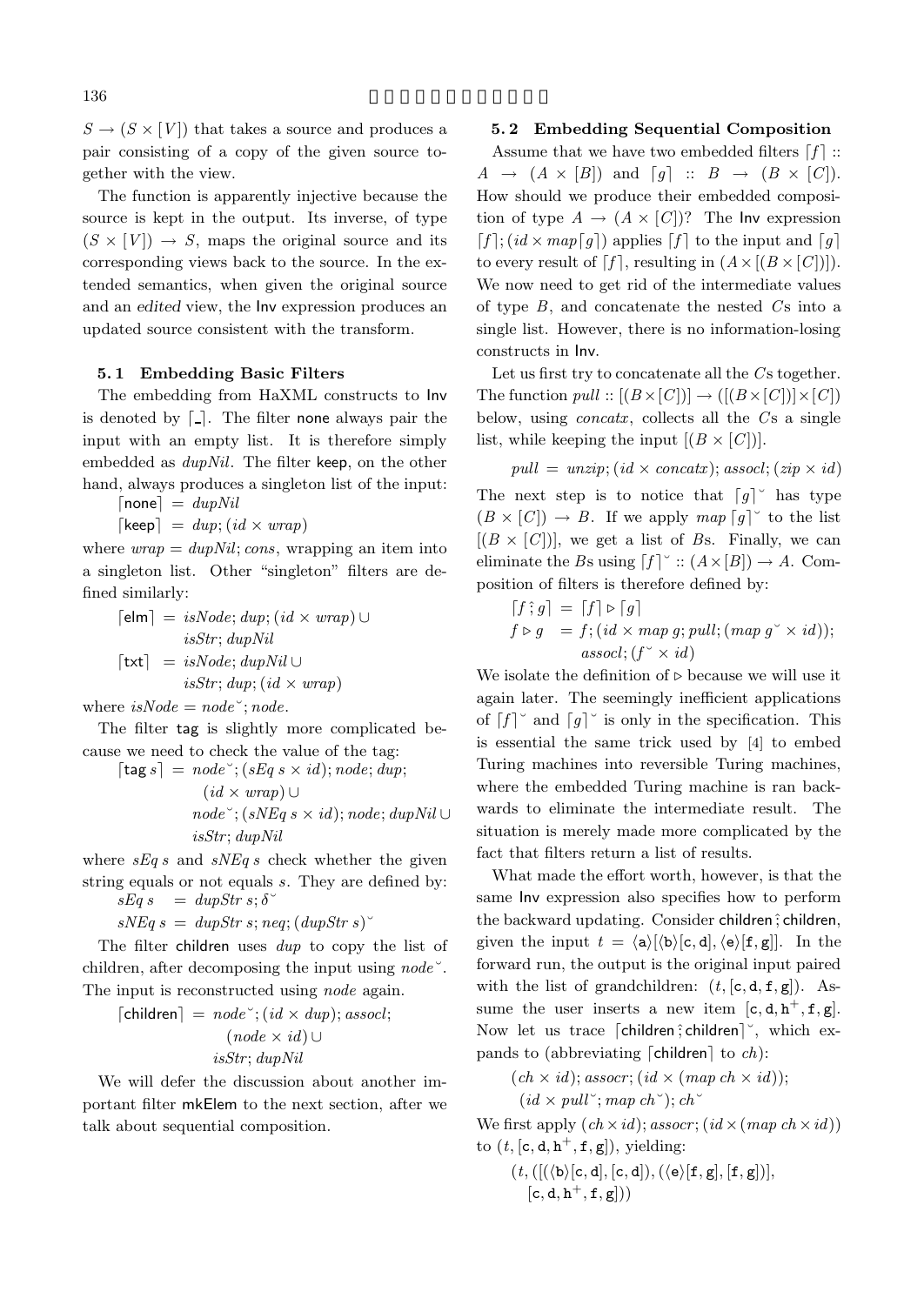It simply reproduces the intermediate values that were generated in the forward run. Then we apply *pull*˘ to the right of the pair, which compares  $[[c, d], [f, g]]$  against against  $[c, d, h^+, f, g]$  using *concatx*<sup> $\checkmark$ </sup>, resulting in [[**c**, **d**], [**h**<sup> $+$ </sup>, **f**, **g**]]. Now we have

$$
(\mathit{t},[(\langle b\rangle[\mathtt{c},\mathtt{d}],[\mathtt{c},\mathtt{d}]),(\langle e\rangle[\mathtt{f},\mathtt{g}],[h^+,\mathtt{f},\mathtt{g}])])
$$

Next, we apply  $(id \times map ch^{\sim})$ , through which  $ch^{\sim}$ is applied to  $({\langle e \rangle}[f,g],[h^+,f,g]])$ . The two lists of children  $[\mathbf{f}, \mathbf{g}]$  and  $[\mathbf{h}^+, \mathbf{f}, \mathbf{g}]$ , are unified by by  $\text{d}up$ into  $[\mathbf{h}^+, \mathbf{f}, \mathbf{g}]$ , since *dup* makes use of *zip*, which recognises insertion tags. We thus have

$$
(\mathit{t},[\langle\mathtt{b}\rangle[\mathtt{c},\mathtt{d}],\langle\mathtt{e}\rangle[\mathtt{h}^+,\mathtt{f},\mathtt{g}]])
$$

Finally, *ch*˘ is applied. The updated source is

 $\langle {\tt a} \rangle [\langle {\tt b} \rangle [{\tt c}, {\tt d}], \langle {\tt e} \rangle [{\tt h}^+, {\tt f}, {\tt g}]]$ 

Through the example, two points are worth noticing. Firstly, to update through sequentially composed filters, we (at least in the specification level) regenerate the original intermediate values, and use them to generate update intermediate values. Backward updating for composition is defined similarly in [17][10] by hand. The updating behaviour in our embedding, on the other hand, follow naturally from the definition of composition and its extended semantics.

Secondly, *concatx*  $\degree$  made a biased choice of joining the newly added item to the right. However, it is not always the preferred choice. Consider *children*; *txt* a and input  $t' = \langle \mathbf{r} \rangle$ [a, a], output  $(t', [a, a]),$  and edited output  $(t', [a, a^+, a]).$  In the backward run, *concatx* vould produce the intermediate result  $[[a], [a^+, a]]$  and attempt to match it with the old result of txt a. However, the singleton filter txt a never returns a list with two elements.

When the second component in the sequential composition is a singleton filter, we shall switch to *concatw* which, in the situation above, would produce  $[[a],[a]^+, [a]]$ . In the implementation we can perform a static analysis distinguishing between singleton and non-singleton filters, and choose the preferred version of concatenation.

#### **5. 3 Embedding Other Filter Combinators**

The embedding of mkElem *s fs* makes use of *concatx* and reverse application in a way similar to sequential composition. The auxiliary function *appF* applies all the filters in turn, before *concatx*

concatenate their results. We then use  $(appFfs)$ <sup> $\check{ }$ </sup> to consume the un-concatenated list of lists.

$$
[\mathsf{mkElements} s s] = appF s; (id \times concat x);
$$
  
assoc!; ((appF s)^ \times dupStr s); swap;  
node; wrap  
appF [] = dupNil  
appF (f:fs) = dup; ([f] \times appF fs); trans;  
(dup^ \times cons)

The filter *chip* can be defined in a number of ways. The following definition makes use of  $\triangleright$ : we apply *f* to every result of node destructor *node*˘, and use the auxiliary function *cap* to place the result under the original root.

$$
\begin{aligned} \n\lceil \text{chip } f \rceil &= (node^{\vee} \triangleright [f]); \, cap \cup \\
& isStr; \, dup; \, (id \times wrap) \\
cap &= (node^{\vee} \times id); \, assoc; \, (\delta \times id); \\
& trans; (node \times node; wrap) \n\end{aligned}
$$

The embedding of *f* ||| *g* uses *catx* to concatenate the results of f and g. We also make use of  $[f]$ <sup> $\circ$ </sup> to consume the garbage output of *catx*. The filter cat, on the other hand, is

$$
[f \mid ||g] = [f]; ([g] \times id); assoc;
$$
  
\n
$$
(id \times swap; catx); associ; ([f] \times id)
$$
  
\n
$$
[cat [f]] = [f]
$$
  
\n
$$
[cat (f:fs)] = [f ||] cat fs]
$$

The with and without combinators are defined using the  $\triangleright$  operator used in the definition of sequential composition. The auxiliary definitions *dom* and *notdom* checks whether the input is in the domain of *g*.

$$
[f with g] = [f] \triangleright dom [g]
$$
  
dom g = g; (dupNil<sup>°</sup>; dupNil  $\cup$   
(id  $\times$  cons<sup>°</sup>; cons); dupfst;  
(g<sup>°</sup>  $\times$  wrap))

 $\lceil f \text{ without } g \rceil = \lceil f \rceil \triangleright \text{not} \, \text{dom} \, \lceil g \rceil$ *notdom g* = *g*;  $((id \times cons \degree; cons); dupNil \cup$ 

$$
\overline{dupNil}^{\sim}; \overline{dupNil}; \overline{dupfst}; (\overline{id} \times \overline{wrap}))
$$

where *dupfst* duplicates the first component of the input and is defined by  $dupfst = (dup \times$  $id$ ; *assocr*;  $(id \times swap)$ ; *assocl*.

Finally,  $\langle . \rangle$   $\langle . \rangle$  is defined using union.

 $[p? \mid f : \rangle g$  = *dom*  $[p]; [f] \cup \text{notdom} [p]; [g]$ where  $dom p = p$ ;  $(id \times cons \check{ }; cons); p$ <sup>v</sup>  $not dom p = p$ ;  $dupNil \cong \{upNil \cong \}$ 

#### **5. 4 Get and Put**

For a transformation *x*, we define the GET and PUT functions to be: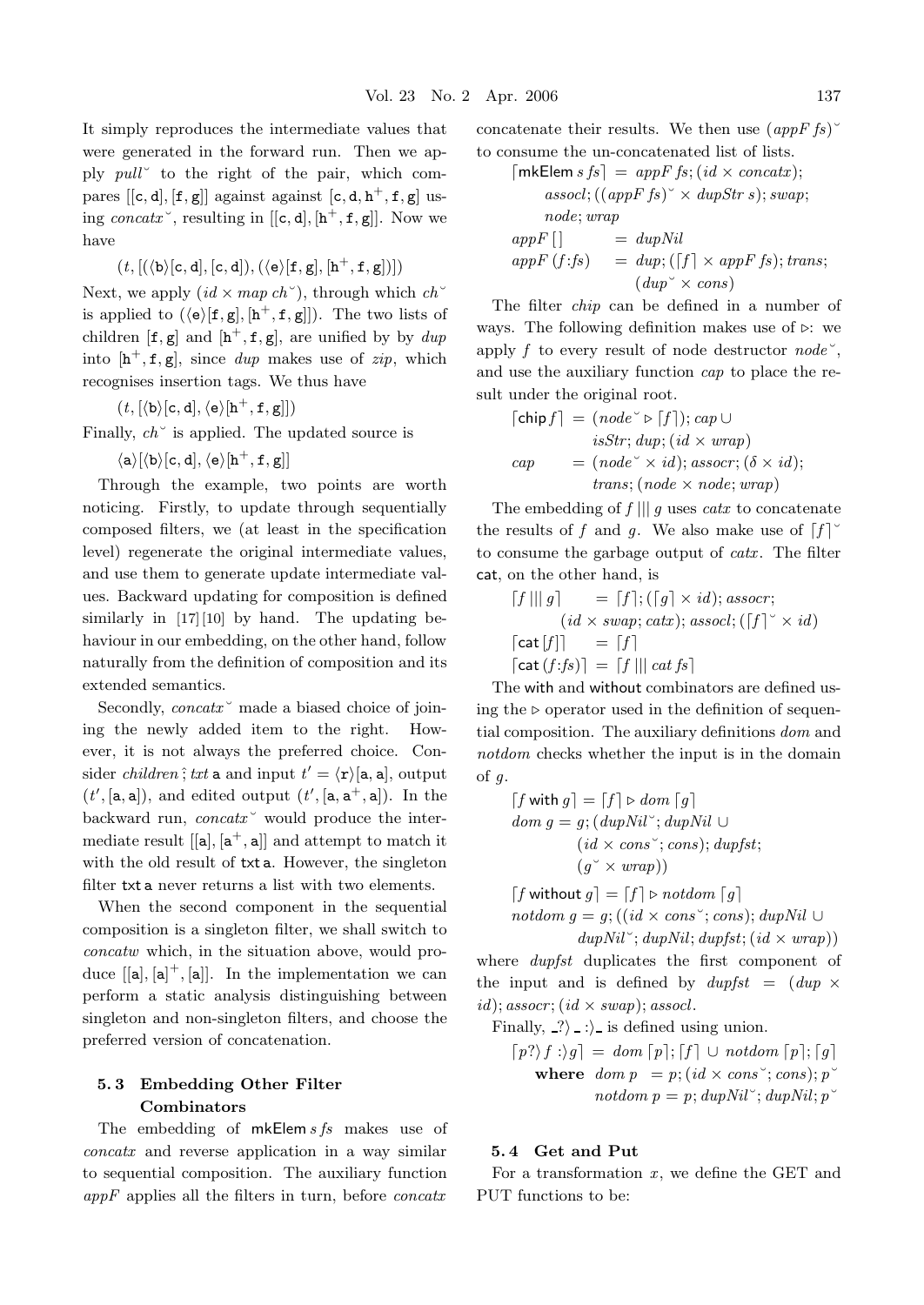$norm\left[\right]$  =  $\left[\right]$  $norm(a^+ : x) = norm a : norm x$  $norm(a^-: x) = norm x$  $norm(a:x) = norm(a:norm x)$  $norm(a, b) = (norm a, norm b)$ *norm*  $(\langle a \rangle x)$  $x) = \langle norm \space a \rangle (norm \space x)$  $norm(a^{+})$  = *norm a*  $norm(a^{-})$  = *norm a*  $norm(*a) = a$  $norm a = a$ 

#### **Fig. 9 Definition of** *norm***.**

$$
get_x s = snd ([[[x]] s)
$$
  

$$
put_x s v' = norm ([[[x]] [s, v'])
$$

where  $\text{snd}(s, v) = v$ , and the function *norm* removes the tags in the tree and produces a normal form, defined in the obvious way in Figure 9. We start with a source document and use *getx* to produce an initial view. After each editing action,  $put_x$  is called (with a cached copy of the source) to update the source, before  $qet_x$  to produce a new view.

Let relation composition be defined by  $R; S =$ {(*a*, *c*) | ∃*b* · (*a*, *b*) ∈ *R*∧(*b*, *c*) ∈ *S*}, *untagged* a partial function maps the input to itself if it does not contain tags, and  $dom R = \{(a, a) | \exists b \cdot (a, b) \in R\},\$ the operator taking the domain of a relation. An important result in [19] is that the following properties hold:

 $untaged; [x]; [x^{\sim}]; norm = untaged; dom [x]$  $[x\checkmark]$ ; *norm*;  $[x]$ ;  $[x\checkmark]$ ; *norm*  $\subseteq [x\checkmark]$ ; *norm* 

Further more, the inclusion in the second property becomes an equality for a certain class of Inv expressions. From the two properties above, the Get-Put-Get and Put-Get-Put laws follow immediately.

#### **5. 5 Examples**

Back to the example

#### $f = m$ kElem m [children  $\hat{i}$  tag a, children]

For brevity, let  $a = \langle a \rangle [ \, \vert, b = \langle b \rangle [ \, \vert. \,$  Also let  $a_1 = \langle a \rangle[c], b_1 = \langle b \rangle[c]$  to be distinguished from *a* and *b*. Let  $t = \langle \mathbf{r} \rangle [b, a]$  be the input. Calling  $get_f$  *t* yields the pair  $(t, [\langle m \rangle [a, b, a]]).$ 

Now assume that the user deletes *b* in the view  $\langle m \rangle [a, b, a]$  and we perform a *put<sub>f</sub>*. Applying  $\lceil f \rceil$ <sup>o</sup> to  $(t, [\langle \mathbf{m} \rangle[a, b^-, a]])$  results in  $\langle \mathbf{r} \rangle[b^-, a]$  — it is correctly inferred that *b* in the original tree shall be deleted. The *norm* function then actually removes the tagged *b*, and the updated source is  $\langle \mathbf{r} \rangle [a]$ .

Applying  $\lceil f \rceil^{\circ}$  to  $(t, [\langle \mathbf{m} \rangle[a, b_1^+, b, a]])$  yields  $\langle \mathbf{r} \rangle [b_1^+, b, a]$ . The inserted  $b_1$ , by the biased choice of *concatx*, is assumed to be a result of children.

If we insert  $a_1$  instead,  $\lceil f \rceil^{\circ} (t, \lceil \langle m \rangle [a, a_1^+, b, a]])$ yields  $\langle \mathbf{r} \rangle [a_1^+, b, a]$ . The next round of *get<sub>f</sub>* results in  $\langle m \rangle [a_1, a, a_1, b, a]$  as the new view. If the user insert *a*<sup>1</sup> to the head of the list, on the other hand, the newly inserted *a*<sup>1</sup> has to be the result of children $\hat{z}$ ; tag a. Indeed,  $\left[f\right]^\sim(t, \left[\langle \mathbf{m} \rangle[a_1^+, a, b, a]\right])$ yields  $\langle \mathbf{r} \rangle [b, a_1^+, a]$  because  $a_1$  shall be inserted in front of *a*. Elements inserted before the first *a* in the view must have an a label too, otherwise it could not have been the result of tag a.

The above cases shows that the default behaviour of our embedding mostly coincides with what we expect. If the programmer want some non-default behaviour, we need to use a different embedding of tag a whose injective semantics is the same but differs in the extended semantics. The actual implementation of Inv allows us to add more primitives. Since compound filter combinators preserve bidirectionality, one just need to be sure that the new primitives satisfy the healthiness conditions. This can be seen as adding extra annotations to the transformation to alter the default behaviour.

The bigger example in Figure 6 also work as we would expect. The use of  $tr = m kE$ lem  $tr$  in mkRow specifies that an entire row must be added at once to the table, because a newly added element under table must be a result of mkElem tr with three sub-filters. As we expect, if we add a new tr entry to the constructed table, the *put* direction adds the new information to the original list. The index is updated in the next *get*. If we add a new name to the ul list, an entry with undefined email and tel fields is added to the source document.

However, one has to program the transform with care. There are more than one way to build the same table in the forward direction. For example, we could have simply scan through the address book and replace every person with tr, every name, email, and tel with td. However, such a transformation does not enforce enough structure on the input, and from it we cannot infer how the source is supposed to look like. Its reverse, therefore, does not yield meaningful results. It would help if the system knows the type of the source document.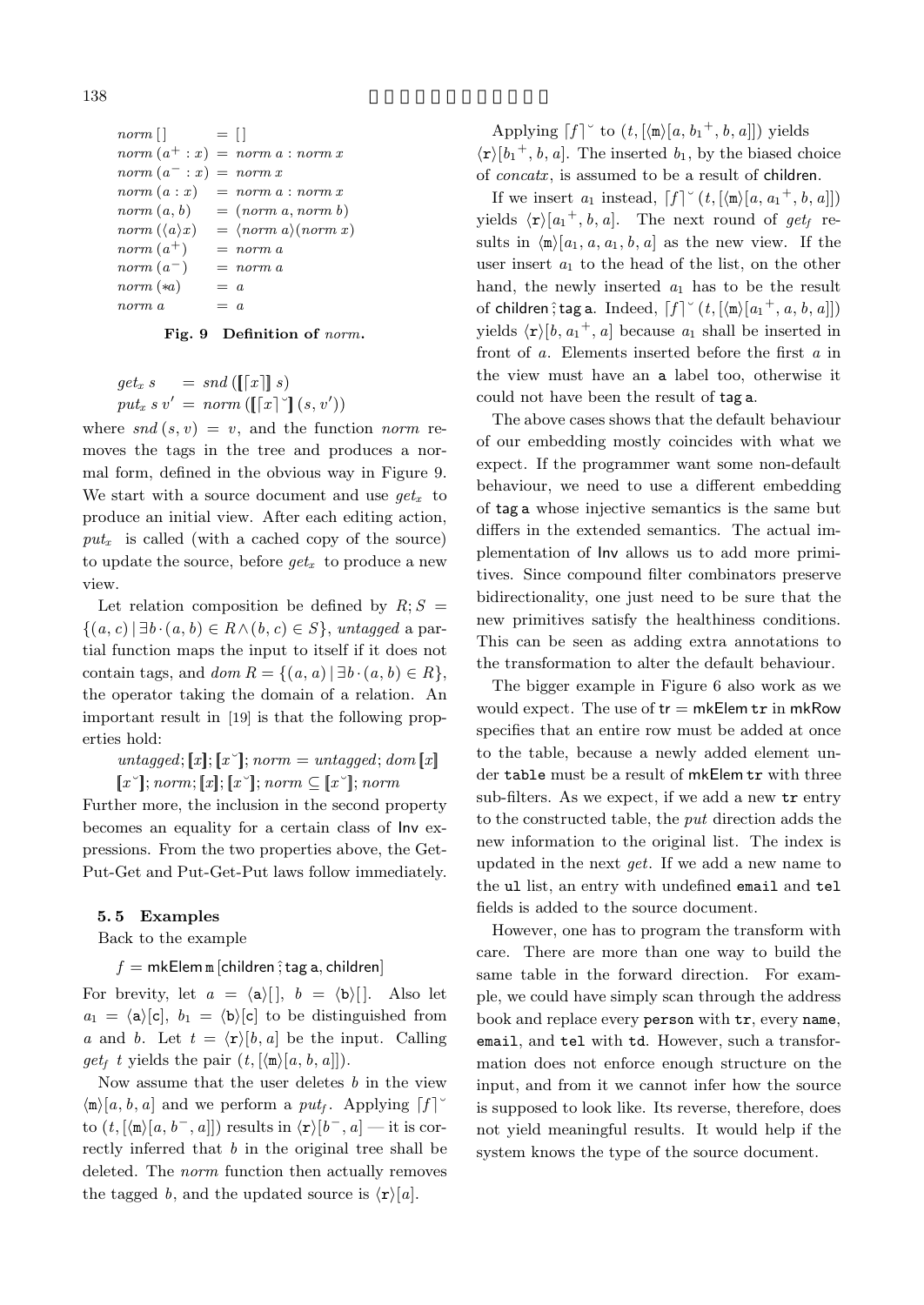#### **6 Related Work**

View-updating: to correctly reflect the modification on the view back to the database [3][7][9][20] [1], is an old problem in the database community. In recent years, however, the need to synchronise data related by some transform starts to be recognised by researchers from different fields. In tools for aspect-oriented programming it is helpful to have multiple views of the same program [15]. In editors such as [23][22] the user edits a view computed from the source by a transformation. Recent research on code clone [11] argues that a certain proportion of code in a software resembles each other, and it may help to develop software maintenance tools that keep the resembling pieces of code updated when one of them is altered. We are also developing file browsers using similar technique. It is argued in [16] that such *coupled transformation* problems are widespread and diverse.

In the context of data synchronisation, similar challenge was identified by [10] and coined the "bidirectional updating" problem. In [10][8], a semantic foundation and a programming language (the "lenses") for bidirectional transformations are given. They form the core of the data synchronisation system Harmony [21]. Another very much related language was given by Meertens [17] to specify constraints in the design of user-interfaces. Due to their intended applications, less efforts were put on describing either element-wise or structural dependency inside the view.

The original motivation of our work was to build a theoretical foundation for presentationoriented editors supporting interactive development of XML documents [2][23][22]. Proxima [22] is a presentation-oriented generic editor, to which one can "plug-in" their own editors for different types of documents and representations. However, it requires explicit specification of both forward and backward updating. Our goal is to specify only the forward transform and derive the backward updating automatically. We choose to based our formalisation of bidirectional updating on injective mapping. The extension to deal with duplication and structural changes are thus easier to cope with.

We have also developed a domain-specific XML processing language, called *X* . The language, basically a point-free functional language closely related to the languages in [17] and [10], is currently used in our XML editor [13] as the language to describe transformations with. In [13], the semantics of *X* was given without the use of Inv. In a preliminary work [12] in a non-refereed workshop, we drafted an implementation of bidirectional HaXML. In both cases, however, the treatments with duplication and alignment were not satisfactory. In order to resolve the problem, we attempt to embed both HaXML and *X* into Inv. The embedding of HaXML is recorded in this paper, while that for *X* is described in a paper in preparation [14].

#### **7 Conclusions and Future Work**

We have presented an embedding of HaXML into Inv. With the embedding, existing HaXML transformations gain bidirectionality — the forward transform induces a backward transform which maps an edited view to an updated source. This makes HaXML be a more powerful transformation language than it was first designed for. As far as we are aware, this is the first attempt towards systematically bidirectionalising unidirectional languages.

At present, we have an Inv interpreter implemented in Haskell, in which both *X* [13][14] and HaXML is embedded. The prototype is available from the authors' homepage<sup>†4</sup>. The HaXML embedding is in a relatively preliminary stage. The main difficulty of the HaXML embedding is that filters return a list of results, and the length of the list is fixed for singleton filters.

Could we have skipped the Inv layer and implement the backward updating in Haskell directly? Yes, but we prefer the current approach for two reasons. Firstly, rather then specifying in each reversed HaXML construct how to deal with insertion, deletion, and label editing, all the details are hidden in the Inv layer. Each embedding is designed mainly based on its forward semantics. We believe that it is a more elegant approach. Secondly, it integrates the bidirectionalisation of HaXML into a more general framework, which is the motivation of our research in the first place.

A question is: what can we say about the up-

<sup>†</sup>4 http://www.ipl.t.u-tokyo.ac.jp/~ scm/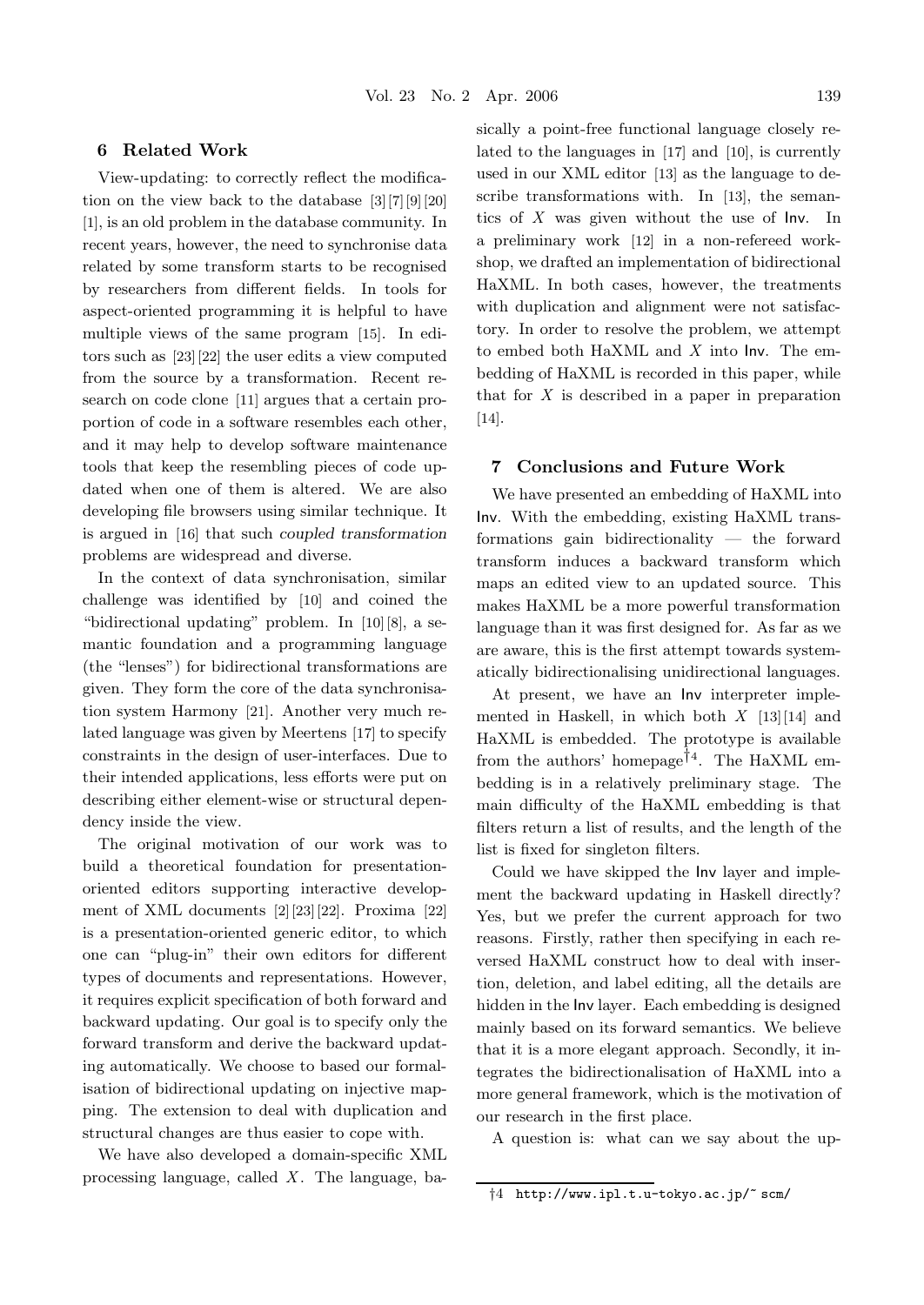dated source? The backward transformation does not in general always yield a result — some editing actions may be considered illegal. The Put-Get-Put property merely guarantees that if the backward transformation yields any source at all, it is well-behaved in the sense that an additional *get* followed by a *put* results in the same source, therefore no repeated updating is necessary. Exactly which source is returned is determined by the algebraic rules of the Inv primitives.

Apart from that, we assume no external criteria on the updated source. In [17], Meertens proposed the principle of *minimal change* — that a source shall be chosen such that minimal change is made to the view. The main difficulty is that the minimal change principle, in general, is not preserved by compound transformations. In [22] it was also shown that a minimal change is not always what the user wants. It will be an interesting challenge to develop a formalisation of bidirectional updating that maintains some external measurement on the chosen source.

Ideally, given a forward transformation, we wish to get the backward transformation for free by the embedding. As the examples show, however, transformations written without concern of backward updating in mind tend to lack necessary information. The experience gained from this case study, however, may help us in the development of a language designed for bidirectional updating. Currently we are studying what language design/features are suitable for bidirectionalisation, and investigating how type information helps in the inference of backward transformation.

#### **Acknowledgments**

The authors would like to thank the members of the PSD project — Yasushi Hayashi, Dongxi Liu, Keisuke Nakano, and Shingo Nishioka, for stimulating discussions. Also thanks to Kento Emoto for testing and debugging the HaXML embedding, and Kazutaka Matsuda for reviewing an earlier draft of this paper. Together with Akimasa Morihata they worked on the language *X* and efficiently implemented a prototype XML editor showing that the whole idea is feasible.

#### **References**

- [ 1 ] Abiteboul, S.: On views and XML, in *Proceedings of the 18th ACM SIGPLAN-SIGACT-SIGART Symposium on Principles of Database Systems*, ACM Press, 1999, pp. 1–9.
- [ 2 ] Altova, Co.: XMLSpy.
- http://www.xmlspy.com/products ide.html.
- [ 3 ] Bancilhon, F. and Spyratos, N.: Update semantics of relational Views, *ACM Transactions on Database Systems*, Vol. 6, No. 4(1981), pp. 557–575.
- [4] Bennett, C. H.: Logical reversibility of computation, *IBM Journal of Research and Development*, Vol. 17, No. 6(1973), pp. 525–532.
- [ 5 ] Benzaken, V., Castagn, G. and Frisch, A.: CDuce: an XML-centric general-purpose language, in *Proceedings of the 2003 ACM SIGPLAN International Conference on Functional Programming*, ACM Press, 2003.
- [ 6 ] Bray, T., Paoli, J., Sperberg-Macqueen, C. M. and Maler, E.: Extensible Markup Language (XML) 1.0 (Second Edition), October 2000. http://www.w3.org/TR/REC-xml.
- [ 7 ] Dayal, U. and Bernstein, P. A.: On the correct translation of update operations on relational views, *ACM Transactions on Database Systems*, Vol. 7, No. 3(1982), pp. 381–416.
- [ 8 ] Foster, J. N., Greenwald, M. B., Moore, J. T., Pierce, B. C. and Schmitt, A.: Combinators for bi-Directional tree transformations: a linguistic approach to the view update problem, in *The 32nd ACM SIGPLAN–SIGACT Symposium on Principles of Programming Languages* (*POPL 2005*), Long Beach, California, ACM Press, 2005, pp. 233–246.
- [ 9 ] Gottlob, G., Paolini, P. and Zicari, R.: Properties and update semantics of consistent views, *ACM Transactions on Database Systems*, Vol. 13, No. 4(1988), pp. 486–524.
- [10] Greenwald, M. B., Moore, J. T., Pierce, B. C. and Schmitt, A.: A language for bi-directional tree transformations, Technical Report, MS-CIS-03-08, University of Pennsylvania, August 2003.
- [11] Higo, Y., Kamiya, T., Kusumoto, S. and Inoue, K.: ARIES: refactoring support environment based on code clone analysis, in *The 8th IASTED International Conference on Software Engineering and Applications*(*SEA 2004*), Cambridge, USA, ACTA Press, November 9-11, 2004, pp. 222–229.
- [12] Hu, Z., Emoto, K., Mu, S.-C. and Takeichi, M.: Bidirectionalizing Tree Tranformations, in *Workshop on New Approaches to Software Construction* (*WNASC 2004*), Komaba, Tokyo, Japan, September 13–14, 2004.
- [13] Hu, Z., Mu, S.-C. and Takeichi, M.: A programmable editor for developing structured documents based on bidirectional transformations, in *Proceedings of ACM SIGPLAN 2004 Symposium on Partial Evaluation and Program Manipulation*, Verona, Italy, ACM Press, August 2004.